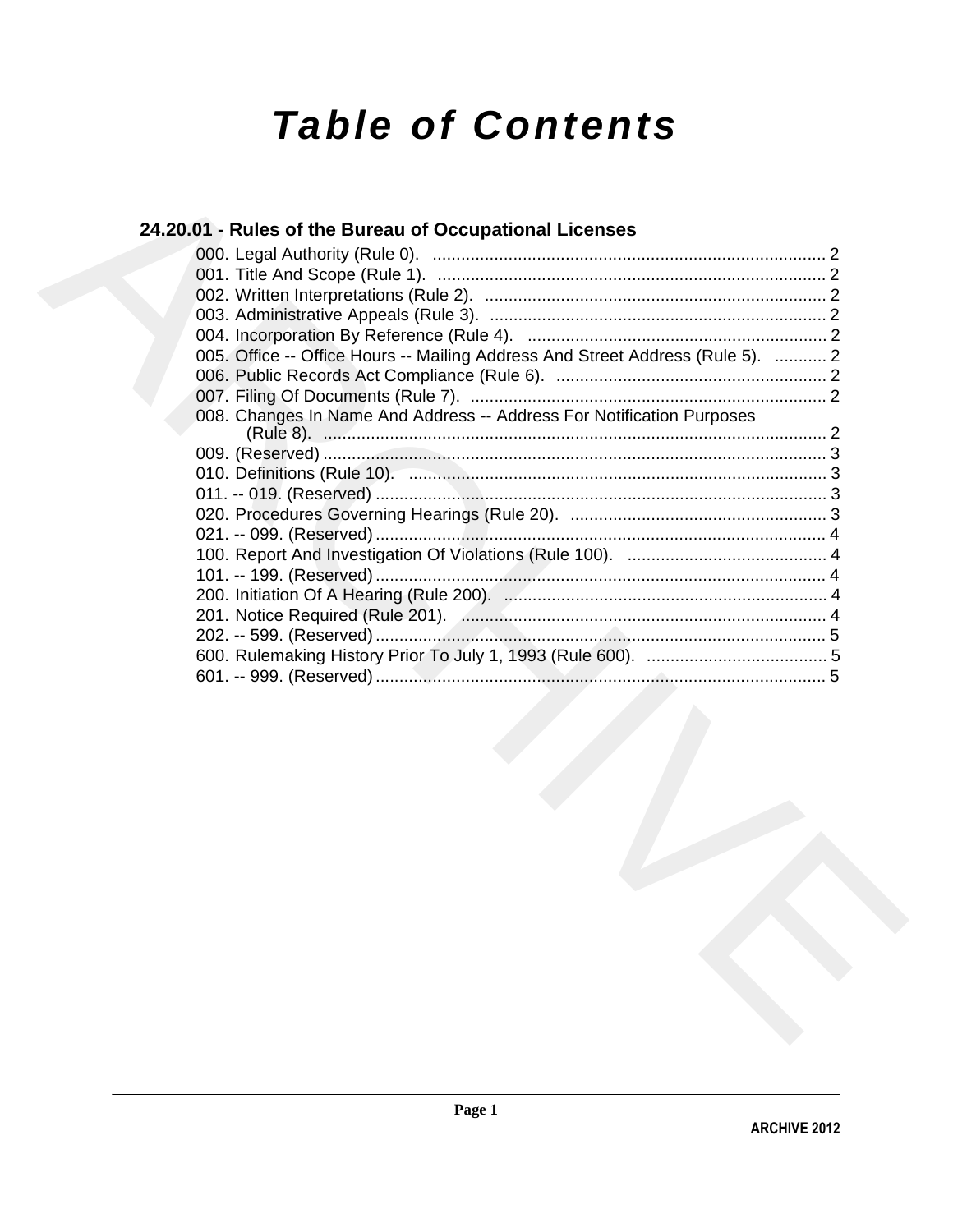#### **IDAPA 24 TITLE 20 CHAPTER 01**

# **24.20.01 - RULES OF THE BUREAU OF OCCUPATIONAL LICENSES**

#### <span id="page-1-1"></span><span id="page-1-0"></span>**000. LEGAL AUTHORITY (RULE 0).**

These rules are established pursuant to the authority vested in the Bureau of Occupational Licenses by the provisions of Section 67-2609, Idaho Code. (3-15-02) of Section 67-2609, Idaho Code.

### <span id="page-1-2"></span>**001. TITLE AND SCOPE (RULE 1).**

**01.** Title. These rules shall be cited in full as IDAPA 24.20.01, "Rules of the Bureau of Occupational Licenses." (3-15-02) Licenses." (3-15-02)

**02.** Scope. These rules include, but are not limited to the procedures followed by the Bureau of ional Licenses and Boards in contested cases. (3-15-02) Occupational Licenses and Boards in contested cases.

#### <span id="page-1-3"></span>**002. WRITTEN INTERPRETATIONS (RULE 2).**

The Bureau may have written statements that pertain to the interpretation of the rules of this chapter. Such interpretations, if any, are available for public inspection and copying at cost at the Bureau office. (3-15-02) interpretations, if any, are available for public inspection and copying at cost at the Bureau office.

#### <span id="page-1-4"></span>**003. ADMINISTRATIVE APPEALS (RULE 3).**

Administrative appeals shall be governed by the Administrative Procedure Act, Chapter 52, Title 67, Idaho Code, and IDAPA 04.11.01.100 through 04.11.01.799, "Idaho Rules of Administrative Procedure of the Attorney General."

(3-15-02)

### <span id="page-1-5"></span>**004. INCORPORATION BY REFERENCE (RULE 4).**

There are no documents that have been incorporated by reference into these rules other than those sections of Idaho<br>Code so referenced. (3-15-02) Code so referenced.

# <span id="page-1-6"></span>**005. OFFICE -- OFFICE HOURS -- MAILING ADDRESS AND STREET ADDRESS (RULE 5).**

The Bureau is located at 700 W. State Street, Boise, Idaho 83702. The telephone number of the Bureau is (208) 334- 3233. The Bureau's fax number is (208) 334-3945. The Bureau's e-mail address is ibol@ibol.idaho.gov. The Bureau's official website is http://www.ibol.idaho.gov. The Bureau is open between the hours of 8 a.m. and 5:00 p.m. each day except Saturdays, Sundays and holidays. (3-15-02)

### <span id="page-1-7"></span>**006. PUBLIC RECORDS ACT COMPLIANCE (RULE 6).**

Records maintained by the Bureau are subject to the provisions of the Idaho Public Records Act, Title 9, Chapter 3, Idaho Code. (3-15-02)

#### <span id="page-1-12"></span><span id="page-1-8"></span>**007. FILING OF DOCUMENTS (RULE 7).**

**24.20.01 - RULES OF THE BUREAU OF OCCUPATIONAL LICENSES<br>
100.** LEGAL ATHTORTY (RULE),<br>
The mean of the mean of the mean of the same of Contraction Hierarchives by the metission<br>
The mean of the mean of the mean of the me All written communications and documents that are intended to be part of an official record for decision in rulemakings or contested cases before the Bureau or a board shall be filed with the Bureau or the relevant board at the offices of the Bureau during office hours. One (1) original of each document must be filed with the Bureau or board. Additionally, one (1) copy must be provided for the hearing officer and one (1) copy must be provided to the opposing party. The person or officer presiding over any rulemaking or contested case proceeding may issue orders requiring the filing of additional copies for use in such proceeding. Any communication or document may be filed with the Bureau by a facsimile machine process (FAX), provided that such FAX transmission must be received during the office hours set forth in Section 005 and be legible in its entirety. It shall be the responsibility of the filing party to verify with Bureau staff that any FAX transmission is successfully received and legible in its verify with Bureau staff that any FAX transmission is successfully received and legible in its entirety.

#### <span id="page-1-10"></span><span id="page-1-9"></span>**008. CHANGES IN NAME AND ADDRESS -- ADDRESS FOR NOTIFICATION PURPOSES (RULE 8).**

<span id="page-1-11"></span>**Change of Name.** Whenever a change of a licensee's name of record occurs, the licensee must immediately notify the Bureau in writing of the change. Official documentation confirming the change of name must<br>(3-15-02) (3-15-02) be provided to the Bureau on request.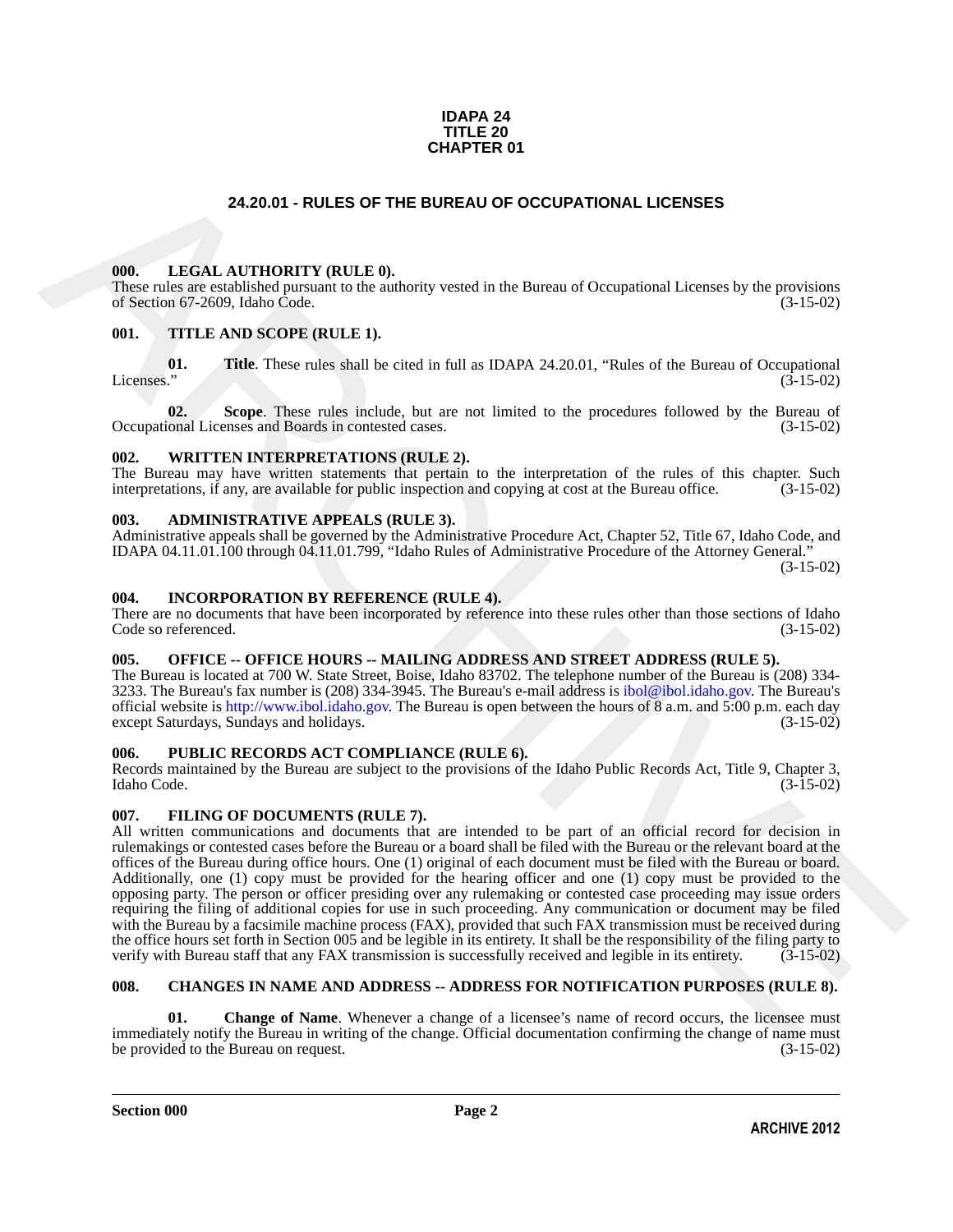<span id="page-2-5"></span>**02.** Change of Address. Whenever a change of the licensee's address of record occurs, the licensee mediately notify the Bureau in writing of the change. (3-15-02) must immediately notify the Bureau in writing of the change.

<span id="page-2-4"></span>**03. Address for Notification Purposes**. The most recent mailing address on file with the Bureau will be used for purposes of all written communication with a licensee including, but not limited to, notification of renewal and notices related to disciplinary actions. It is the responsibility of each licensee to keep the Bureau informed of a current mailing address. (3-15-02) informed of a current mailing address.

<span id="page-2-0"></span>**009. (RESERVED)**

# <span id="page-2-6"></span><span id="page-2-1"></span>**010. DEFINITIONS (RULE 10).**

<span id="page-2-7"></span>**01. Address of Record**. The address that appears on an official license issued by a board to practice an occupation or profession. The address of record is considered a public record pursuant to the Idaho Public Records Act, Title 9, Chapter 3, Idaho Code. (3-15-02)

**02. Board**. Any professional or occupational licensing board of the state of Idaho receiving administrative, investigative, legal, fiscal and other services from the Bureau. The boards receiving such services from the Bureau include, but are not limited to, those listed in Section 67-2602(1), Idaho Code. (3-15-02)

<span id="page-2-10"></span><span id="page-2-9"></span><span id="page-2-8"></span>**03. Bureau**. The Bureau of Occupational Licenses as prescribed in Section 67-2602, Idaho Code. (3-15-02)

The Case of Material of the Material of the Barameters and the search scheme of the Barameters and the search of the Singh Case (a) Matter of the Singh Advisor Scheme and the search of the Singh Advisor Scheme and the Sin **04. Complaint**. A written communication in a form approved by the Bureau that contains the name, address, and phone number of the complaining party, the name, address, phone number, and profession of the licensee complained against, and a narrative of the facts and circumstances and perceived acts or omissions that may constitute cause for disciplinary action against the licensee. The complaint must be signed by the complaining party.  $(3-15-02)$ 

**05. Formal Complaint**. The document that initiates a hearing before a board and charges a licensee with acts or omissions under the laws administered by the board. (3-15-02)

<span id="page-2-14"></span><span id="page-2-13"></span><span id="page-2-12"></span><span id="page-2-11"></span>**06. Hearing**. A hearing is a contested case. (3-15-02)

**07. Hearing Officer**. A person appointed by the Bureau or a Board, other than a member of the Board, e over the hearing of a contested case. to preside over the hearing of a contested case.

**08. Licensee**. A person holding any current, expired, cancelled, suspended, revoked, or otherwise sanctioned license, registration, permit and/or certificate issued by a board. (3-15-02)

<span id="page-2-15"></span>**Mailing Address**. The address used by the Bureau or a board for purposes of all written communication with an applicant for a license, permit, certificate, or registration, or a licensee, including, but not limited to, general correspondence, notification of renewal, and notices related to disciplinary actions. The mailing address may or may not be the same as the address of record. (3-15-02) address may or may not be the same as the address of record.

<span id="page-2-16"></span>**Representative of the Board**. Any person, including the Chief of the Bureau of Occupational ted by a Board to act as its agent under certain circumstances. (3-15-02) Licenses, designated by a Board to act as its agent under certain circumstances.

# <span id="page-2-2"></span>**011. -- 019. (RESERVED)**

# <span id="page-2-17"></span><span id="page-2-3"></span>**020. PROCEDURES GOVERNING HEARINGS (RULE 20).**

Procedures for a hearing before the Bureau or a Board shall be governed by the Administrative Procedure Act, Title 67, Chapter 52, Idaho Code, "Idaho Rules of Administrative Procedure of the Attorney General," IDAPA 04.11.01, and the provisions of Idaho Code and administrative rules governing the Boards. These rules supplement the contested case procedures of the Boards, if any. Where these rules are inconsistent with provisions of the Idaho Code governing the procedures for a hearing before a board, the Idaho Code provisions are the controlling authority.

(3-15-02)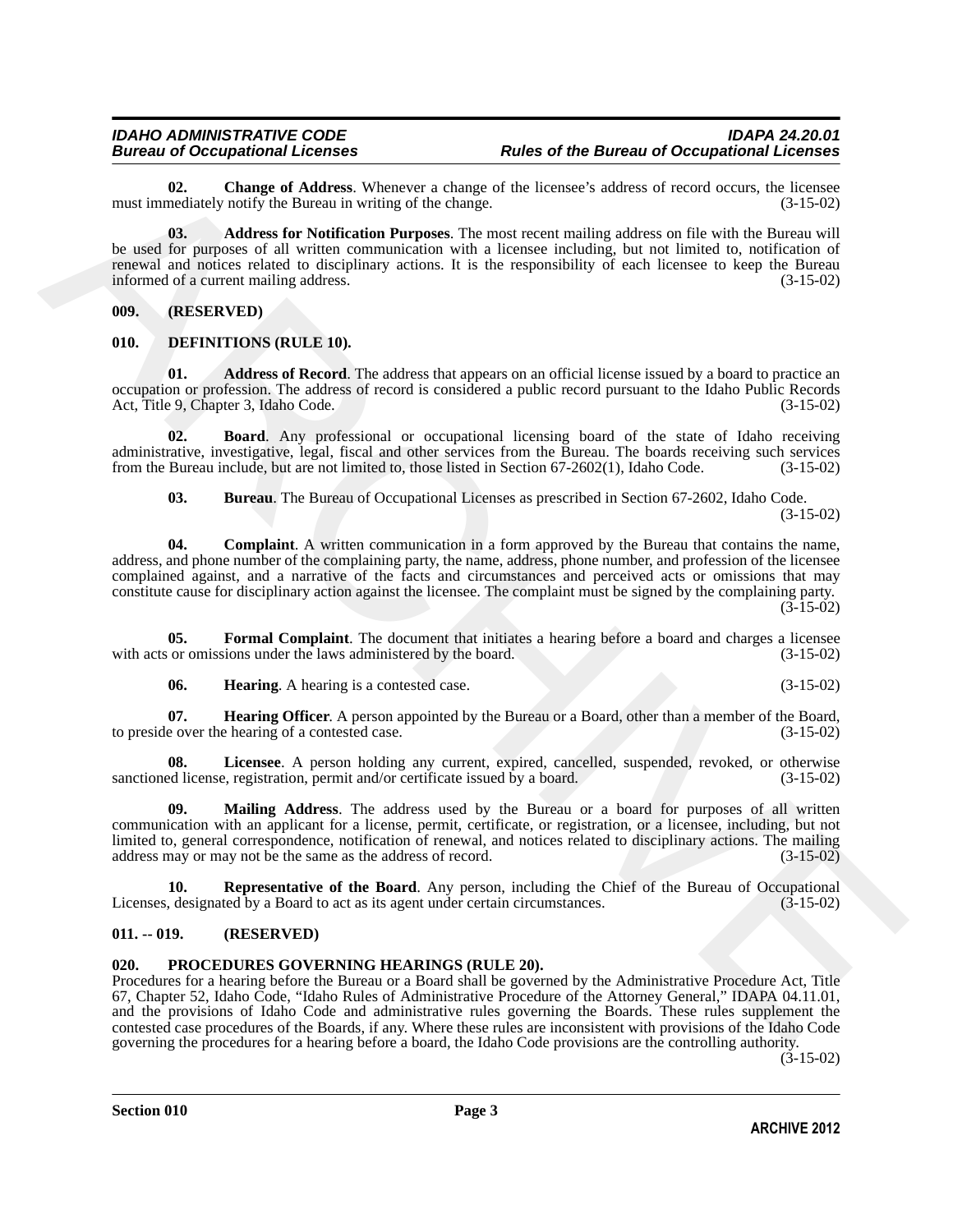#### <span id="page-3-0"></span>**021. -- 099. (RESERVED)**

#### <span id="page-3-18"></span><span id="page-3-13"></span><span id="page-3-1"></span>**100. REPORT AND INVESTIGATION OF VIOLATIONS (RULE 100).**

**01. Who May Report a Violation**. Any person who knows of a violation by a licensee of the lawful requirements for the retention of a license, registration, permit or certificate may report the violation to the Bureau. (3-15-02)

<span id="page-3-15"></span>**02. Person Reporting a Violation**. A person reporting a violation is not regarded as a party to the investigation or to any proceeding that may result from the investigation. The policy of the Bureau shall be not to publish or divulge the name of any person reporting a violation. The name of a person reporting a violation may be obtained, however, pursuant to the rules governing discovery during contested case proceedings. (3-15-02) obtained, however, pursuant to the rules governing discovery during contested case proceedings. (3-15-02)

<span id="page-3-14"></span>**03. Insufficient Facts and Evidence**. If, after review, the Bureau finds that either the complaint or the investigative report concerns facts and evidence insufficient to warrant the filing of a formal complaint against a licensee, no further action shall be taken. (3-15-02) licensee, no further action shall be taken.

<span id="page-3-17"></span><span id="page-3-16"></span>**04. Sufficient Facts and Evidence**. If after investigation the Bureau finds that the investigative report concerns facts and evidence potentially sufficient to warrant the filing of a formal complaint against a licensee, a formal complaint against the licensee may be prepared by the Bureau with the approval and assistance of the Office of the Attorney General and filed with the Board. (3-15-02)

**(i)1. •• 099.** (RESERVED)<br>
100. REPORT AND INVESTIGATION OF VIOLATIONS (RULE 160).<br>
100. REPORT AND INVESTIGATION OF VIOLATIONS (RULE 160).<br>
Notice of the local of the basic point of Violation Application Fermi or evolut **05. Preliminary Investigations and Papers**. Preliminary investigations and papers obtained as part of an inquiry into a person's fitness to be granted or to retain a license, certificate, permit, privilege, or registration shall be confidential until a formal complaint is filed. This rule is subject to any provisions in the Idaho Public Records Act, Title 9, Chapter 3, Idaho Code, and the Idaho Rules of Civil Procedure which may require or limit disclosure either before or after a formal complaint is filed. (3-15-02) either before or after a formal complaint is filed.

#### <span id="page-3-2"></span>**101. -- 199. (RESERVED)**

#### <span id="page-3-5"></span><span id="page-3-3"></span>**200. INITIATION OF A HEARING (RULE 200).**

A hearing shall be initiated by filing with the Bureau or relevant board a formal complaint or other pleading. A formal complaint or other pleading initiating a hearing may be signed by the Chief of the Bureau of Occupational Licenses or his designated representative. Upon receipt of a formal complaint or other pleading, the relevant board or its representative shall assign it a docket number and may select and appoint a hearing officer. Regardless of who conducts the hearing, all board members shall be entitled to attend and participate in a hearing. (3-15-02) conducts the hearing, all board members shall be entitled to attend and participate in a hearing.

# <span id="page-3-6"></span><span id="page-3-4"></span>**201. NOTICE REQUIRED (RULE 201).** The formal complaint shall include a notice containing the following information: (3-15-02)

<span id="page-3-8"></span>**01. File an Answer**. The respondent is required to file an answer to the formal complaint; (3-15-02)

<span id="page-3-12"></span><span id="page-3-9"></span><span id="page-3-7"></span>**02. Time Limit**. The applicable time limits for filing an answer; (3-15-02)

**03. Default Notice**. That if the respondent fails to timely file an answer, then a notice of default may be  $(3-15-02)$  $i$ ssued;  $(3-15-02)$ 

**04. Hearing to Be Scheduled**. That a hearing will be scheduled within applicable time limits pursuant ce of Hearing if he files an answer; (3-15-02) to a Notice of Hearing if he files an answer;

<span id="page-3-11"></span>**05. Opportunity to Respond to Complaint**. That at the hearing he will be afforded an opportunity to respond to the formal complaint and to present evidence and argument on all issues involved, and an opportunity to cross-examine all witnesses testifying against him; (3-15-02) cross-examine all witnesses testifying against him; (3-15-02)

<span id="page-3-10"></span>**Legal Representation**. That he has the right to be represented by an attorney; that if he fails to appear at the hearing, the Board may revoke, suspend, or impose other disciplinary sanctions as authorized by law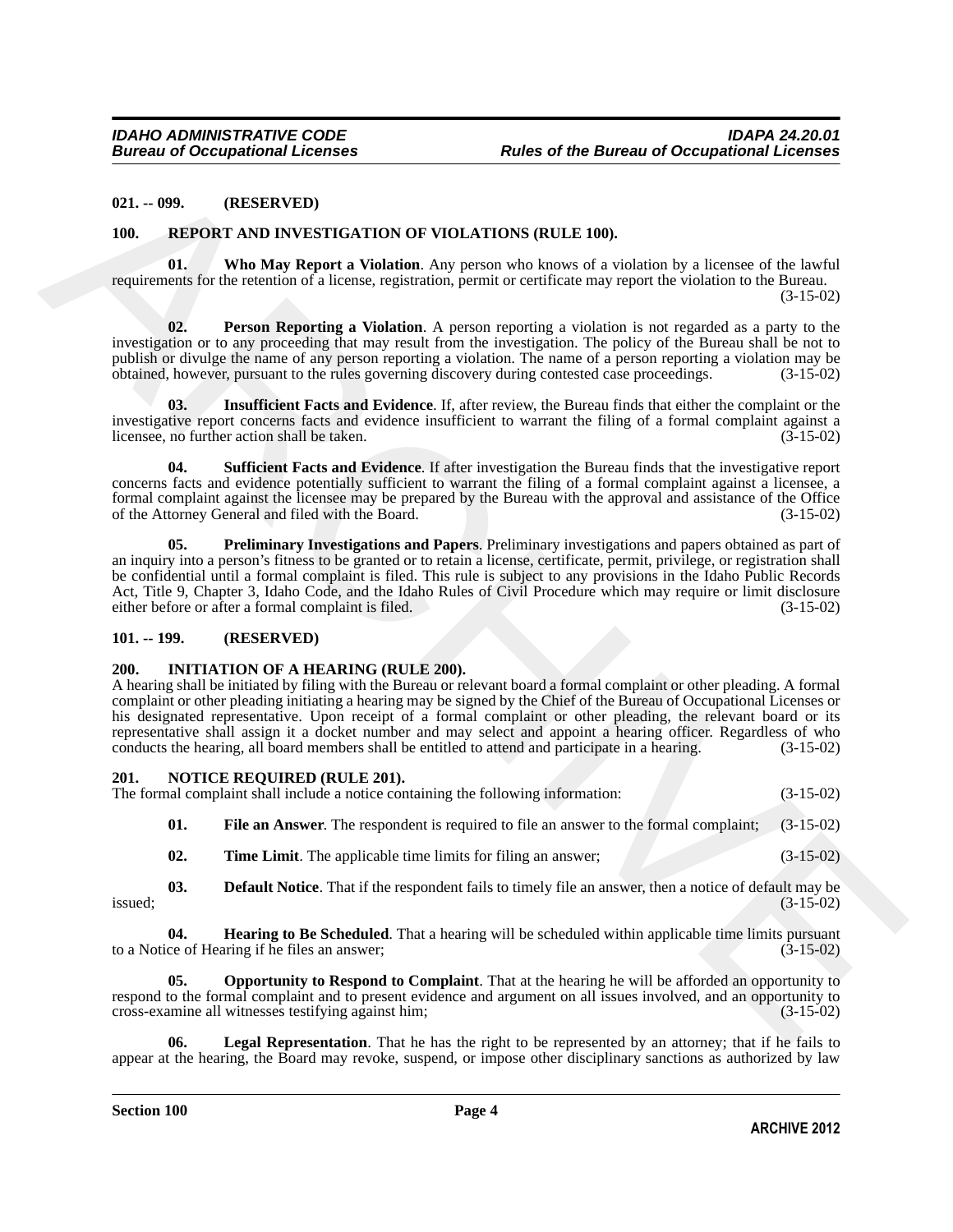<span id="page-4-3"></span>without further notice; and  $(3-15-02)$ 

where the formula state of Marchives The Lie is entitled to the business of subspace in compatible of the state of the state of the state of the state of the state of the state of the state of the state of the state of th **07.** Issuance of Subpoenas. That he is entitled to the issuance of subpoenas to compel the attendance sees and the production of books, documents, or other things relevant to the proceedings. (3-15-02) of witnesses and the production of books, documents, or other things relevant to the proceedings.

# <span id="page-4-0"></span>**202. -- 599. (RESERVED)**

# <span id="page-4-1"></span>**600. RULEMAKING HISTORY PRIOR TO JULY 1, 1993 (RULE 600).**

These rules are adopted and effective this first day of June, 1981. (3-15-02)

<span id="page-4-2"></span>**601. -- 999. (RESERVED)**